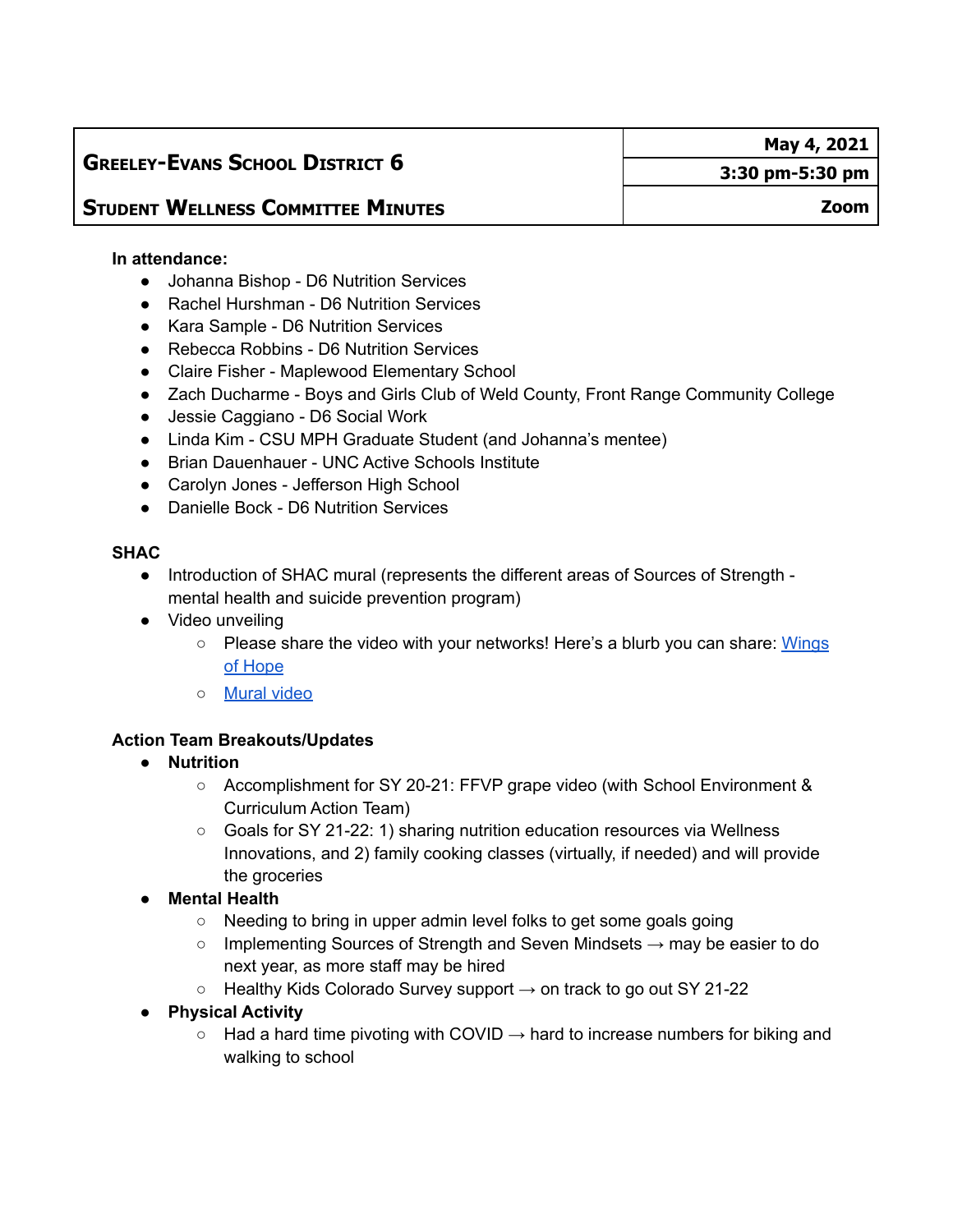- Boys and Girls Club has a number of bikes that can be donated to help kids get to school in the summer for summer school. Working to distribute to those with greatest need, will work with Social Workers to help identify students
- $\circ$  Incorporating PA activity for teachers  $\rightarrow$  included in grant that Nutrition Services applies for through CDE, so hoping we get this funding!

# **● School Environment & Curriculum**

- FFVP grape video (with Nutrition Ed Action Team)
	- Recommendation to do next videos on oranges and apples since we always have those (stopped serving grapes this year so weren't able to pilot)
- Culinary Classrooms goal = by end of school year 20-21, we anticipate to have 51 CC classes at 15 schools (through U-teach model that Johanna created) (goal was 60 classes, 15 schools)
- Need to hear from Brooke on PE and professional development opportunities for teachers
- Community and family involvement goal:
	- Had planned for virtual wellness nights, but need for fully online students was priority  $\rightarrow$  was able to support virtual Jump Rope for Heart program by providing a drawing for 15 scooters to online students that participated
	- Every Kid Healthy Week  $\rightarrow$  prize drawing for yoga mats for two classes
- $\circ$  Innovation2030  $\rightarrow$  parent involvement and family engagement portion is getting a significant improvement and push = may bring about more opportunities!
	- More funding for virtual wellness fairs would be ideal!

# **Culinary Classroom Presentation**

- SWC had requested more data/evaluation related to Culinary Classroom  $\rightarrow$  recruited CSU MPH grad student, Linda, to help! Linda is completing this work as a part of a practicum through CSU.
- Linda's presentation:
	- Culinary Classroom eval based on CSU Cooking for Kids program eval
	- 22-40% response rate
	- Sept 9-April
	- Before 219 students; After 159 students
	- Asked to take the survey before and after cooking
	- Surveys weren't necessarily taken right before and right after CC (could have been a couple weeks after the program occurred)
	- 11 schools answered the survey
		- 37% from Romero K-3
		- 27.5% Chappellow
	- Total of 7 grades
		- 38.4% were 3rd graders
		- 30.7% were 7th graders
	- These schools *chose* to participate (part of standard instructions for everyone who does CC)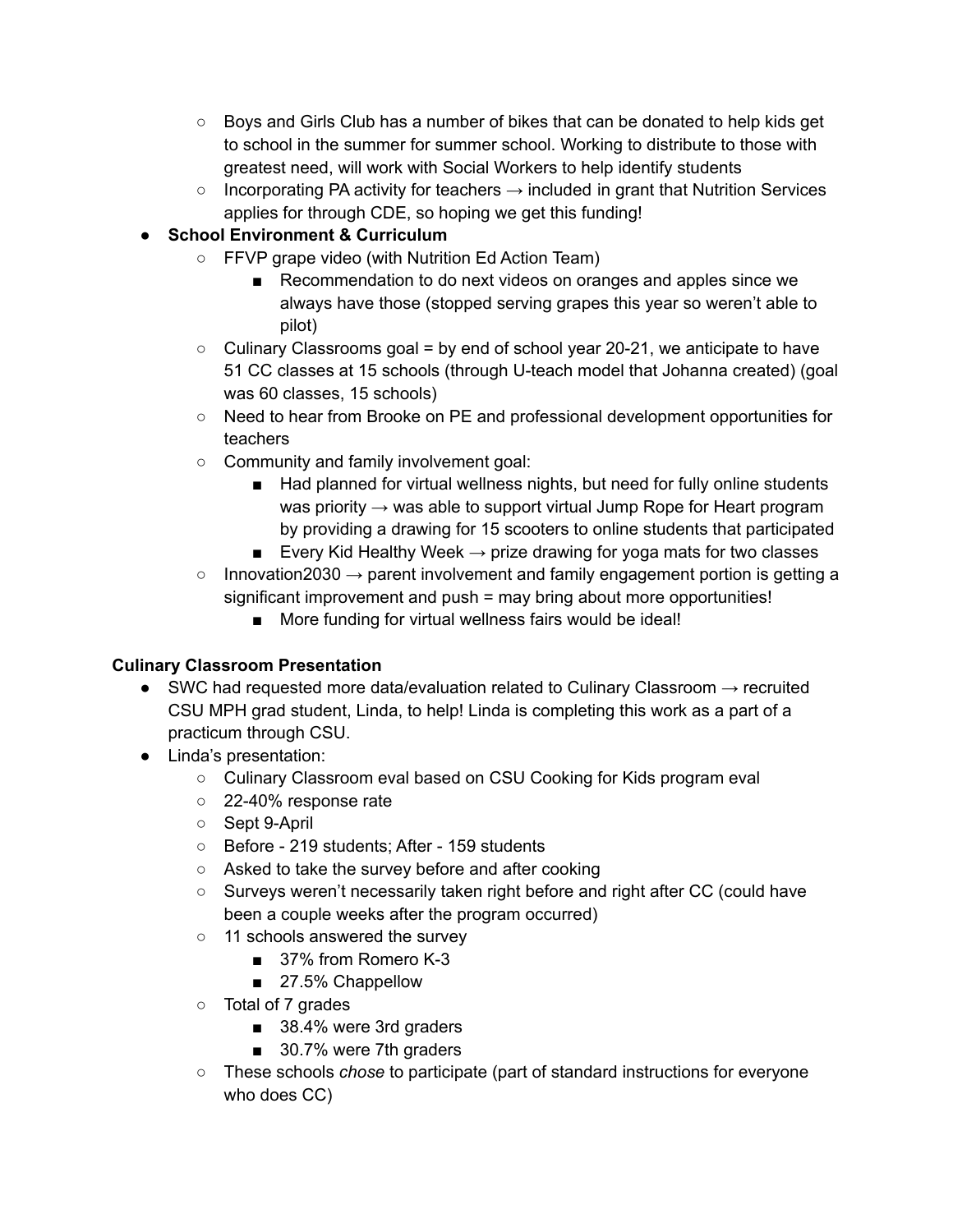- Students filled these surveys out themselves (harder for little ones to complete)
- No significant change of self-efficacy, behavior, and attitudes (however less students took the after survey)
	- However, there were changes in before and after
- $\circ$  Self-efficacy about making a recipe using fruit went up, which was an excellent thing to see!
- **To-do for Linda meeting with School Environment & Curriculum meeting**: Develop certain questions that you want within the data, things that you want the report to reflect, etc.

### **Celebrating Successes**

- Laughter is Medicine Series
	- Partnered with Thompson and Poudre
	- Featured three different speakers, focus on "Laughter Is Medicine"
	- Feb, March, April
	- Close to 250 people in April for finale
- Student Wellness
	- **Fidget Kits**
		- Distributed 300 kits to OT, Social Workers, etc. (non-classroom teachers)
		- Included variety of fidget toys that can be washed and safely reused with students.

### **○ Jefferson High School**

- Used Culinary Classroom a lot this school year! Experimented with different ways to make recipes
- UCHealth Healthy Hearts program (focused a lot of vaping, which was very helpful for students)
	- Summer partnership with UCHealth for CPR  $\rightarrow$  certifying students and some teachers
- Smoothie Bike
- Carolyn and her colleague were nominated as COVID Superheros!
- **Prairie Heights, Centennial, McAuliffe** earned money through their participation in Healthy Kids Club 5210+ program. Competed against several other districts throughout northern Colorado
- **Chappelow** = painted a too on the playgroundl for students to be active in a socially distanced way
- **Jackson and Heiman** have sensory pathways
- **Dos Rios** = Newsletter to continue a culture of wellness at home for remote learners!
- **Virtual wellness fairs** at a couple schools this year
- **Brentwood** = unveiled their greenhouse; worked with their design students to physically build a greenhouse for IFL students to have a school garden
- **Heath** = student bike and walk to school day successes; made their own video for 5210+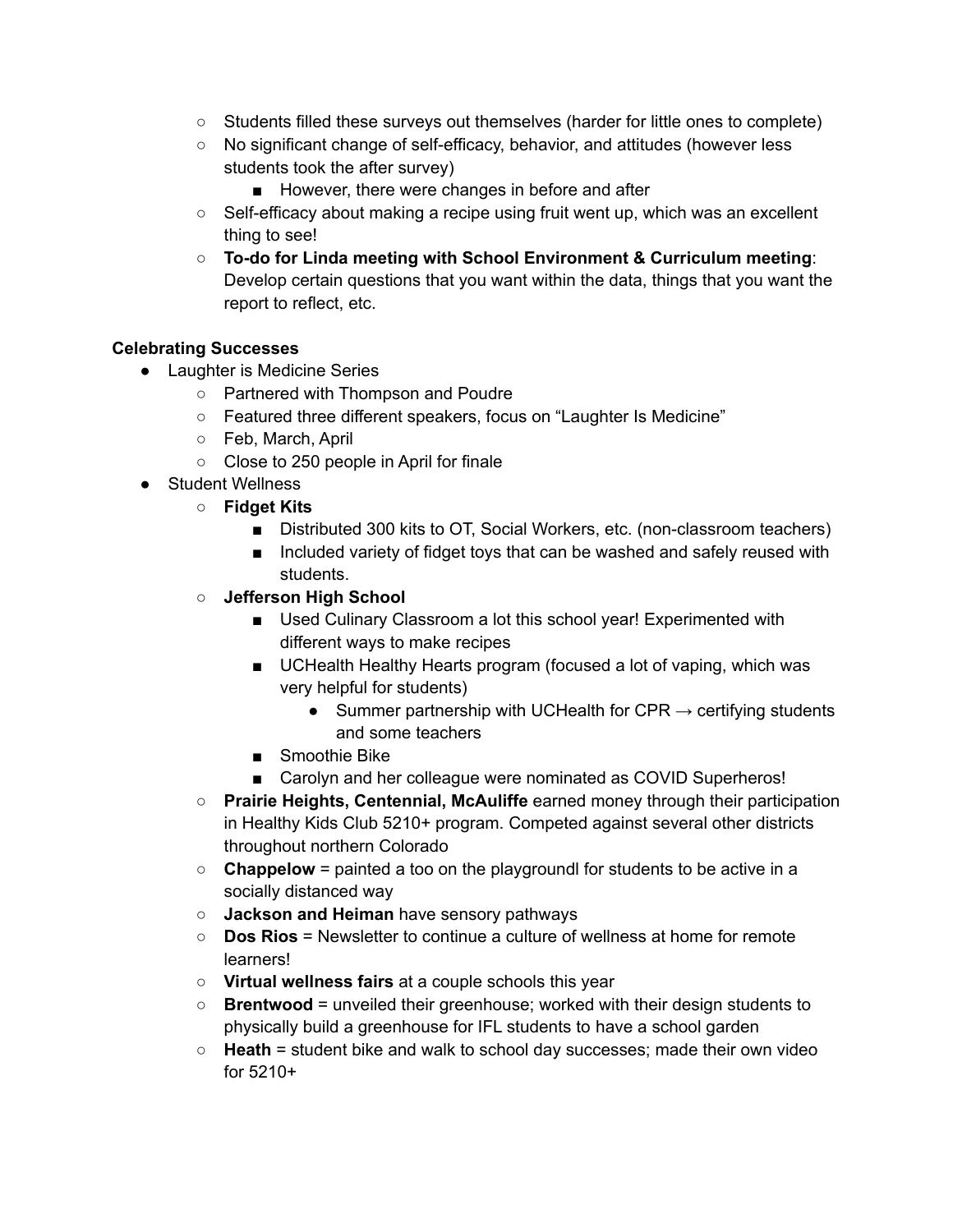- **Winograd** = Thankfulness Scavenger Hunt (gratitude challenge); students and staff participated (https://coloradohub.org/story/thankfulness-scavenger-hunt/)
- Jioni and Meghan Reliford = **virtual field day last year;** huge supporters of physical activity throughout the district; have helped UNC Active Schools Institute and spoken to undergrad students
- Johanna and Rachel will work on a end of year graphic report to highlight accomplishments within student wellness and worksite wellness to share broadly

## **Schedule for next year**

- Four two hour meetings OR six 1.5 hour meetings?
	- Johanna will follow up by email to get these scheduled.
- Virtual or in-person?
	- Brian's feedback: lives in Fort Collins and would find it more difficult to attend in-person meetings
	- Danielle: for us to get participation from District leadership/administration, we're going to have to maintain a virtual component; could do a combination of in-person and virtual (could project)
		- Taco bar for the kick-off meeting?
	- Perhaps in-person to start with and then virtual/hybrid for all others

## **Diversity Activity**

- Presented by Kara:
	- SY 2006-2007 student wellness policies became required component of schools running National School Lunch Program; Diversity Equity and Inclusion work isn't a required portion of these policies, but is vital to include
	- Student Wellness Committee Diversity Action Team has been developed to ensure DEI is reflected in student wellness policy
	- Priorities:
		- Integrate language surrounding diversity, equity, and inclusion and their connection to Wellness as a part of the D6 Student Wellness Policy.
		- Create an Organizational Self Assessment containing 6-10 questions for each Student Wellness Committee Action Team to use to think through priorities through the lens of diversity, equity, and inclusion.
		- Maintaining a focus on health equity and working to ensure that all students and staff across the district have equitable access to health and wellness efforts.
	- **○ Moving forward:** plan to have a DEI activity on SWC agenda at each meeting
	- **○** Danielle will let the district Leadership team know about the work the Diversity Action Team is doing
	- **○** "Your first thought doesn't have to be your last thought."

### **Student Wellness for Summer School**

● Brian